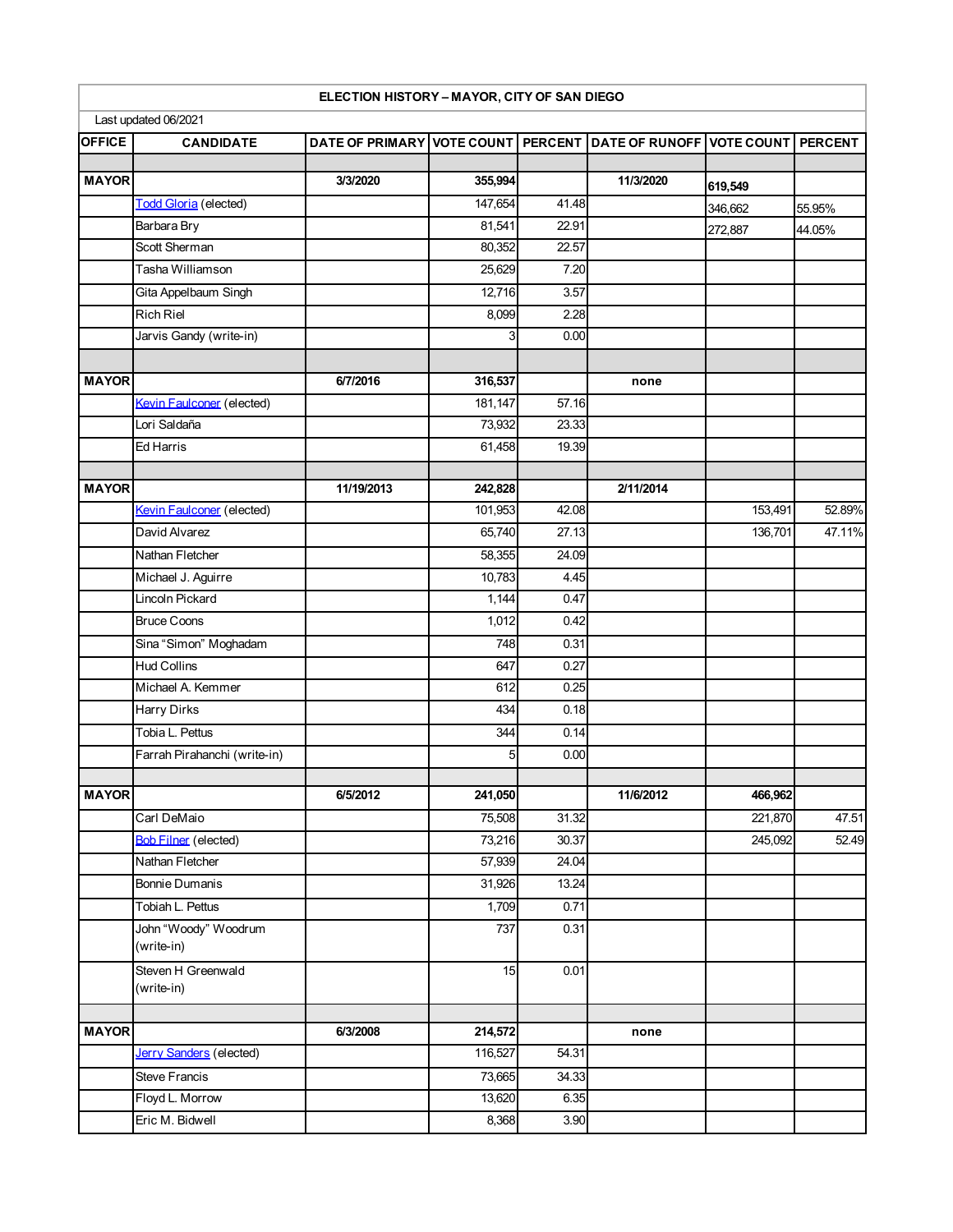|               | James B. Hart                  |                                                               | 2,392   | 1.11               |           |         |          |
|---------------|--------------------------------|---------------------------------------------------------------|---------|--------------------|-----------|---------|----------|
|               |                                |                                                               |         |                    |           |         |          |
| <b>MAYOR</b>  |                                | 7/26/2005                                                     | 265,573 | 44.22              | 11/8/2005 | 334,249 | 55.21    |
|               | Donna Frye                     |                                                               | 114,573 | 43.14              |           | 152,105 | 46.09    |
|               | <b>Jerry Sanders (elected)</b> |                                                               | 71,767  | 27.02              |           | 176,893 | 53.60    |
|               | <b>Steve Francis</b>           |                                                               | 62,500  | 23.53              |           |         |          |
|               | Pat Shea                       |                                                               | 6,299   | 2.37               |           |         |          |
|               | <b>Richard Rider</b>           |                                                               | 4,173   | 1.57               |           |         |          |
|               | Myke Shelby                    |                                                               | 3,881   | 1.46               |           |         |          |
|               | Shawn A. McMillan              |                                                               | 619     | 0.23               |           |         |          |
|               | Jim Bell                       |                                                               | 529     | 0.20               |           |         |          |
|               | Ed Kolker                      |                                                               | 452     | 0.17               |           |         |          |
|               | Jeremy Ledford                 |                                                               | 425     | 0.16               |           |         |          |
|               | Thomas Knapp                   |                                                               | 109     | 0.04               |           |         |          |
|               |                                |                                                               |         |                    |           |         |          |
| <b>OFFICE</b> | <b>CANDIDATE</b>               | DATE OF PRIMARY VOTE COUNT PER CENT DATE OF RUNOFF VOTE COUNT |         |                    |           |         | PER CENT |
|               |                                |                                                               |         |                    |           |         |          |
| <b>MAYOR</b>  |                                | 3/2/2004                                                      | 248,868 |                    | 11/2/2004 | 455,694 |          |
|               | <b>Dick Murphy (elected)</b>   |                                                               | 100,086 | 40.25              |           | 157,959 | 34.66    |
|               | Ron Roberts                    |                                                               | 73,223  | 29.44              |           | 141,884 | 31.14    |
|               | Peter Q. Davis                 |                                                               | 56,037  | 22.53              |           |         |          |
|               | Jim Bell                       |                                                               | 18,933  | 7.61               |           |         |          |
|               | Donna Frye (write-in)          |                                                               | n/a     | n/a                |           | 155,851 | 34.20    |
|               |                                |                                                               |         |                    |           |         |          |
| <b>MAYOR</b>  |                                | 3/7/2000                                                      | 292,904 |                    | 11/7/2000 | 393,159 |          |
|               | Ron Roberts                    |                                                               | 69,059  | 25.72              |           | 189,939 | 48.31    |
|               | <b>Dick Murphy (elected)</b>   |                                                               | 42,103  | 15.68              |           | 203,048 | 51.64    |
|               | Peter Q. Davis                 |                                                               | 41,937  | 15.62              |           |         |          |
|               | Barbara Warden                 |                                                               | 40,716  | $\overline{15.16}$ |           |         |          |
|               | George Stevens                 |                                                               | 27,983  | 10.42              |           |         |          |
|               | Byron Wear                     |                                                               | 24,214  | 9.02               |           |         |          |
|               | Jim Bell                       |                                                               | 8,779   | 3.27               |           |         |          |
|               | Janice Jordan                  |                                                               | 5,370   | 2.00               |           |         |          |
|               | Loch David Crane               |                                                               | 3,323   | 1.24               |           |         |          |
|               | Glen D. Adkins                 |                                                               | 1,976   | 0.74               |           |         |          |
|               | Robert H. Schmitt              |                                                               | 1,547   | 0.58               |           |         |          |
|               | Jim Hart                       |                                                               | 1,507   | 0.56               |           |         |          |
|               | H. Diane Dixon (write-in)      |                                                               | n/a     | n/a                |           | 172     | 00.05    |
|               |                                |                                                               |         |                    |           |         |          |
| <b>MAYOR</b>  |                                | 3/26/1996                                                     | 201,002 |                    | none      |         |          |
|               | Susan Golding (elected)        |                                                               | 157,385 | 78.30              |           |         |          |
|               | Jim Bell                       |                                                               | 12,853  | 6.39               |           |         |          |
|               | Patrick Coleman                |                                                               | 12,019  | 5.98               |           |         |          |
|               | Loch David Crane               |                                                               | 7,748   | 3.85               |           |         |          |
|               | Jim Turner                     |                                                               | 5,702   | 2.84               |           |         |          |
|               | James Hart                     |                                                               | 5,295   | 2.63               |           |         |          |
|               |                                |                                                               |         |                    |           |         |          |
| <b>MAYOR</b>  |                                | 6/2/1992                                                      | 240,405 |                    | 11/3/1992 | 428,051 |          |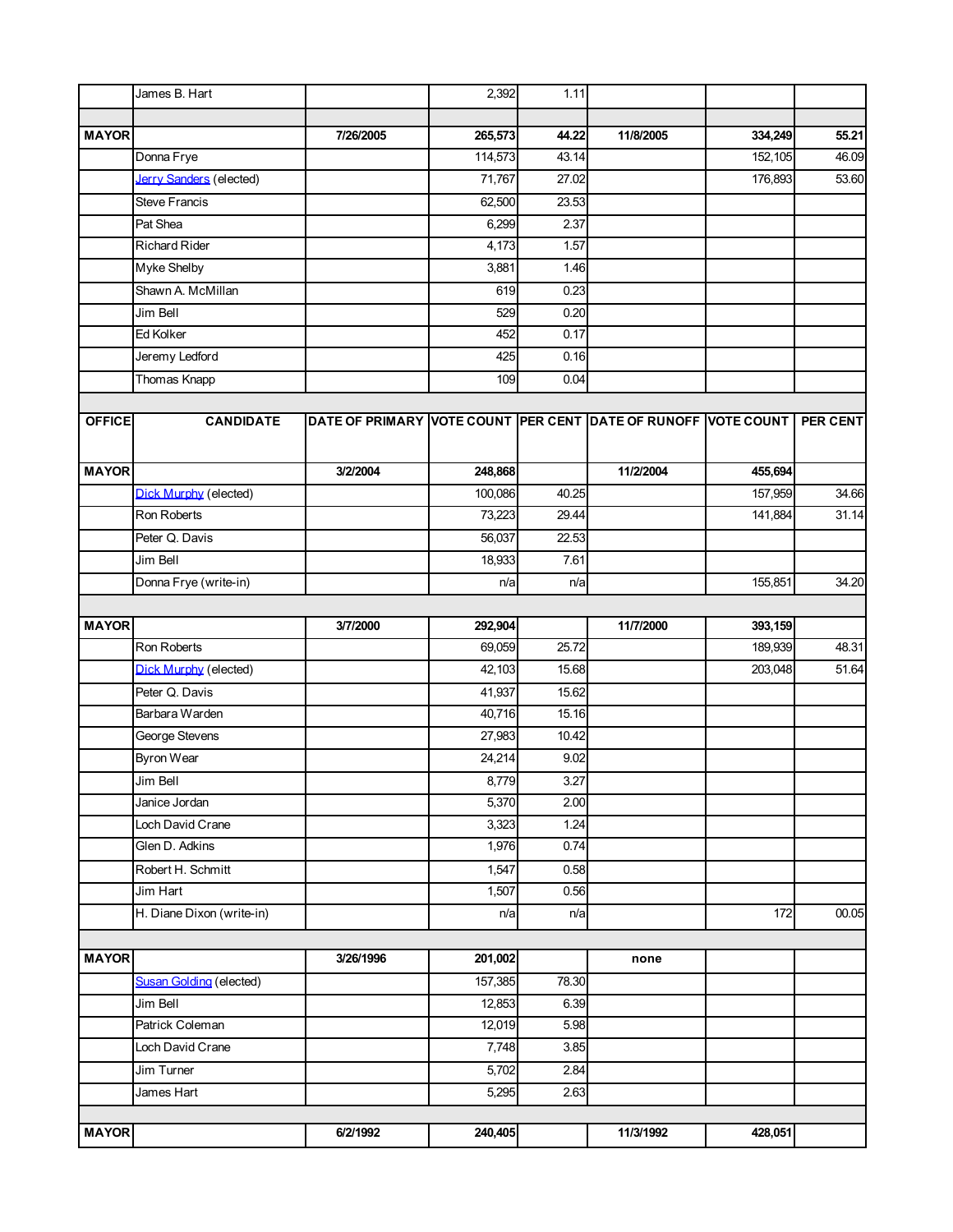|               | Peter Navarro                  |                                                               | 91,836  | 38.20 |           | 205,448 | 48.00           |
|---------------|--------------------------------|---------------------------------------------------------------|---------|-------|-----------|---------|-----------------|
|               | <b>Susan Golding (elected)</b> |                                                               | 74,863  | 31.14 |           | 222,603 | 52.00           |
|               | Ron Roberts                    |                                                               | 39,321  | 16.36 |           |         |                 |
|               | Tom Carter                     |                                                               | 23,525  | 9.79  |           |         |                 |
|               | Loch David Crane               |                                                               | 6,711   | 2.79  |           |         |                 |
|               | <b>Bill Thomas</b>             |                                                               | 4,149   | 1.79  |           |         |                 |
|               | Jim Turner (write-in)          |                                                               | n/a     | n/a   |           | 382     |                 |
|               | Robert Reed (write-in)         |                                                               | n/a     | n/a   |           | 28      |                 |
|               |                                |                                                               |         |       |           |         |                 |
| <b>MAYOR</b>  |                                | 6/7/1988                                                      | 212,383 |       | none      |         |                 |
|               | Maureen O'Connor (elected)     |                                                               | 126,366 | 59.50 |           |         |                 |
|               | Floyd L. Morrow                |                                                               | 71,293  | 33.57 |           |         |                 |
|               | Charles Ulmschneider           |                                                               | 7,653   | 3.60  |           |         |                 |
|               | John Kelley                    |                                                               | 4,095   | 1.93  |           |         |                 |
|               | Rose Lynne                     |                                                               | 2,976   | 1.40  |           |         |                 |
|               |                                |                                                               |         |       |           |         |                 |
| <b>MAYOR</b>  |                                | 2/25/1986                                                     | 176,869 |       | 6/3/1986  | 203,171 |                 |
|               | Maureen O'Connor (elected)     |                                                               | 81,265  | 45.94 |           | 112,308 | 55.28           |
|               | <b>Bill Cleator</b>            |                                                               | 53,239  | 30.10 |           | 90,811  | 44.70           |
| <b>OFFICE</b> | <b>CANDIDATE</b>               | DATE OF PRIMARY VOTE COUNT PER CENT DATE OF RUNOFF VOTE COUNT |         |       |           |         | <b>PER CENT</b> |
|               | Floyd L. Morrow                |                                                               | 33,743  | 19.08 |           |         |                 |
|               | Ed Struiksma                   |                                                               | 2,862   | 1.62  |           |         |                 |
|               | Mary Christian-Heising         |                                                               | 988     | 0.56  |           |         |                 |
|               | Loch David Crane               |                                                               | 860     | 0.49  |           |         |                 |
|               | Robert McCullough              |                                                               | 851     | 0.48  |           | 24      | 0.01            |
|               | Raymond E. Peters              |                                                               | 806     | 0.46  |           |         |                 |
|               | John Kelley                    |                                                               | 672     | 0.38  |           |         |                 |
|               | Warren A. Nielsen              |                                                               | 572     | 0.32  |           |         |                 |
|               | Vernon E. Watts, Jr.           |                                                               | 338     | 0.19  |           |         |                 |
|               | Nicholas R. Walpert            |                                                               | 247     | 0.14  |           |         |                 |
|               | Rose Lynne                     |                                                               | 213     | 0.12  |           |         |                 |
|               | Arthur F.Helliwell             |                                                               | 189     | 0.11  |           |         |                 |
|               | Gladwin P. Salway              |                                                               | 18      | 0.01  |           |         |                 |
|               | Armand E.Benjamin, Jr.         |                                                               | 6       | 0.003 |           |         |                 |
|               | Merrill Cohen                  |                                                               | n/a     | n/a   |           | 28      | 0.01            |
|               |                                |                                                               |         |       |           |         |                 |
| <b>MAYOR</b>  |                                | 6/5/1984                                                      | 202,449 |       | 11/6/1984 | 355,929 |                 |
|               | Roger Hedgecock (elected)      |                                                               | 95,097  | 46.97 |           | 205,990 | 57.87           |
|               | Dick Carlson                   |                                                               | 76,296  | 37.69 |           | 149,939 | 42.13           |
|               | Nancy Bradshaw                 |                                                               | 9,394   | 4.64  |           |         |                 |
|               | Rich Reil                      |                                                               | 6,584   | 3.25  |           |         |                 |
|               | Warren A. Nielsen              |                                                               | 4,345   | 2.15  |           |         |                 |
|               | Don D. Parker                  |                                                               | 4,237   | 2.09  |           |         |                 |
|               | Robertson Whittemore           |                                                               | 3,061   | 1.51  |           |         |                 |
|               | Rose Lynne                     |                                                               | 2,332   | 1.15  |           |         |                 |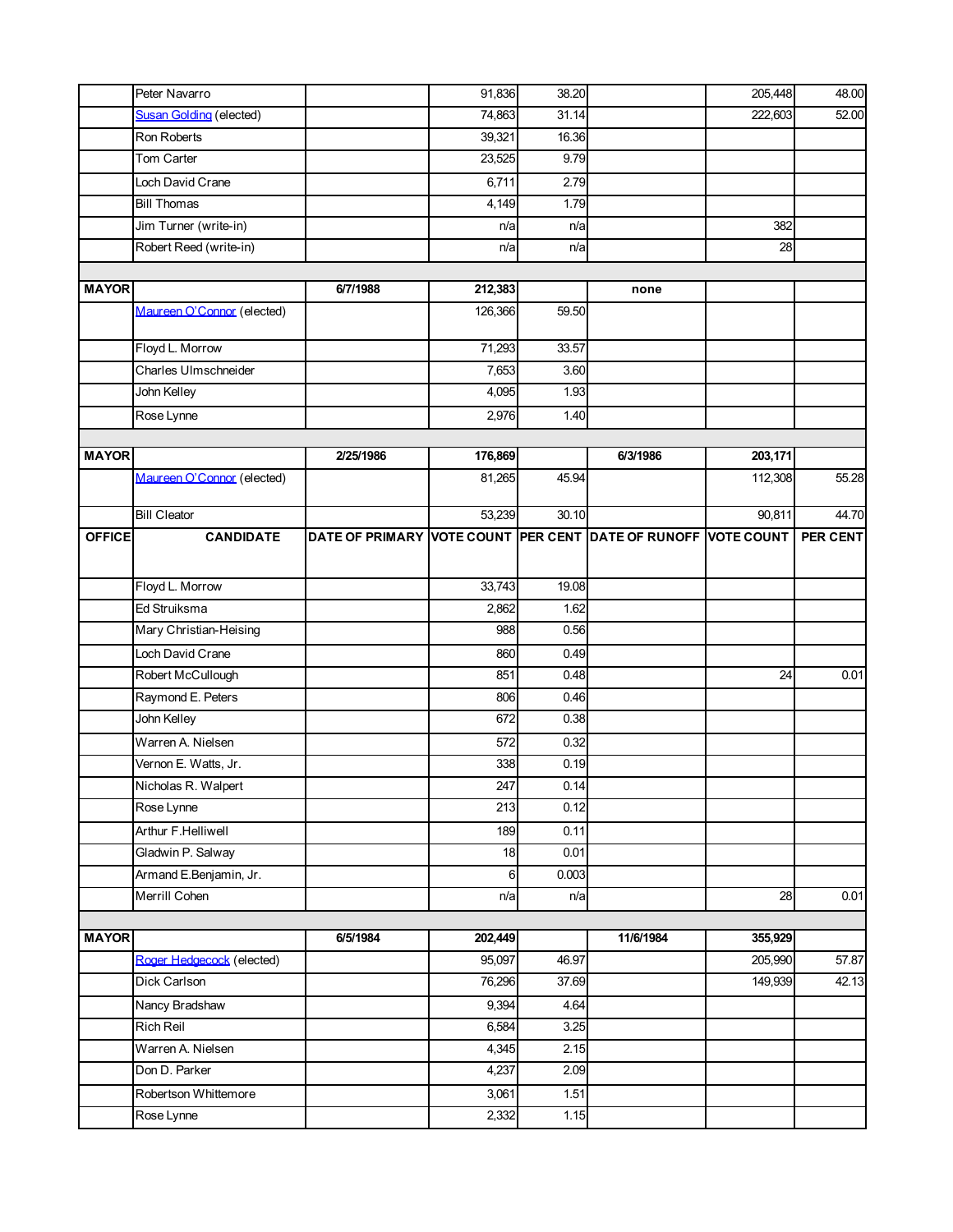|               | James D. Wyrick           |                                                               | 1,103   | 0.54  |           |         |                 |
|---------------|---------------------------|---------------------------------------------------------------|---------|-------|-----------|---------|-----------------|
|               |                           |                                                               |         |       |           |         |                 |
| <b>MAYOR</b>  |                           | 3/15/1983                                                     | 179,620 |       | 5/3/1983  | 201,623 |                 |
|               | Maureen F. O'Connor       |                                                               | 66,054  | 36.77 |           | 96,238  | 47.73           |
|               | Roger Hedgecock (elected) |                                                               | 55,811  | 31.07 |           | 105,385 | 52.27           |
|               | <b>Bill Cleator</b>       |                                                               | 46,062  | 25.64 |           |         |                 |
|               | <b>Bill Mitchell</b>      |                                                               | 9,028   | 5.03  |           |         |                 |
|               | <b>Rich Riel</b>          |                                                               | 1,239   | 0.69  |           |         |                 |
|               | Joe Jaffe                 |                                                               | 1,152   | 0.64  |           |         |                 |
|               | Parker, Don               |                                                               | 558     | 0.31  |           |         |                 |
|               | Rosalyn                   |                                                               | 416     | 0.23  |           |         |                 |
|               | George E. Hollis          |                                                               | 384     | 0.21  |           |         |                 |
|               | Armstrong, William M.     |                                                               | 312     | 0.17  |           |         |                 |
|               | Cunradi, Jim              |                                                               | 269     | 0.14  |           |         |                 |
|               | Paul R. Clark             |                                                               | 276     | 0.15  |           |         |                 |
|               | Dan Russell               |                                                               | 236     | 0.13  |           |         |                 |
|               | Oren Cox                  |                                                               | 227     | 0.12  |           |         |                 |
|               | Jerry Paul Shine          |                                                               | 184     | 0.10  |           |         |                 |
|               | Weaver, Alex R.H.         |                                                               | 174     | 0.10  |           |         |                 |
|               | John P. Yuskiw            |                                                               | 172     | 0.09  |           |         |                 |
|               | Walters, Art              |                                                               | 99      | 0.06  |           |         |                 |
|               | Haake, Leon A             |                                                               | 75      | 0.04  |           |         |                 |
|               | Walter R. Sweadner        |                                                               | 34      | 0.02  |           |         |                 |
|               |                           |                                                               |         |       |           |         |                 |
| <b>MAYOR</b>  |                           | 9/18/1979                                                     | 147,032 |       | none      |         |                 |
|               | Pete Wilson (elected)     |                                                               | 90,530  | 61.57 |           |         |                 |
|               | Simon Casady              |                                                               | 46,502  | 31.63 |           |         |                 |
|               | John Kelley               |                                                               | 3,158   | 2.15  |           |         |                 |
|               | Charlotte Buchanan        |                                                               | 2,398   | 1.63  |           |         |                 |
| <b>OFFICE</b> | <b>CANDIDATE</b>          | DATE OF PRIMARY VOTE COUNT PER CENT DATE OF RUNOFF VOTE COUNT |         |       |           |         | <b>PER CENT</b> |
|               |                           |                                                               |         |       |           |         |                 |
|               | Michael Gomez             |                                                               | 1,804   | 1.22  |           |         |                 |
|               | Jerry Lester              |                                                               | 1,677   | 1.14  |           |         |                 |
|               | Raul Gonzalez             |                                                               | 963     | 0.65  |           |         |                 |
|               |                           |                                                               |         |       |           |         |                 |
|               |                           |                                                               |         |       |           |         |                 |
| <b>MAYOR</b>  |                           | 9/16/1975                                                     | 147,447 |       | none      |         |                 |
|               | Pete Wilson (elected)     |                                                               | 91,069  | 61.73 |           |         |                 |
|               | Lee Hubbard               |                                                               | 46,965  | 31.85 |           |         |                 |
|               | Otis L. Jones             |                                                               | 5,410   | 3.67  |           |         |                 |
|               | John Kelley               |                                                               | 3,054   | 2.07  |           |         |                 |
|               | Kenny Olson               |                                                               | 949     | 0.64  |           |         |                 |
|               |                           |                                                               |         |       |           |         |                 |
| <b>MAYOR</b>  |                           | 9/21/1971                                                     | 157,632 |       | 11/2/1971 | 187,924 |                 |
|               | Pete Wilson (elected)     |                                                               | 57,940  | 36.76 |           | 116,003 | 61.73           |
|               | <b>Ed Butler</b>          |                                                               | 28,870  | 18.31 |           | 71,921  | 38.27           |
|               | Jack Walsh                |                                                               | 25,546  | 16.21 |           |         |                 |
|               | Frank Curran              |                                                               | 16,743  | 10.62 |           |         |                 |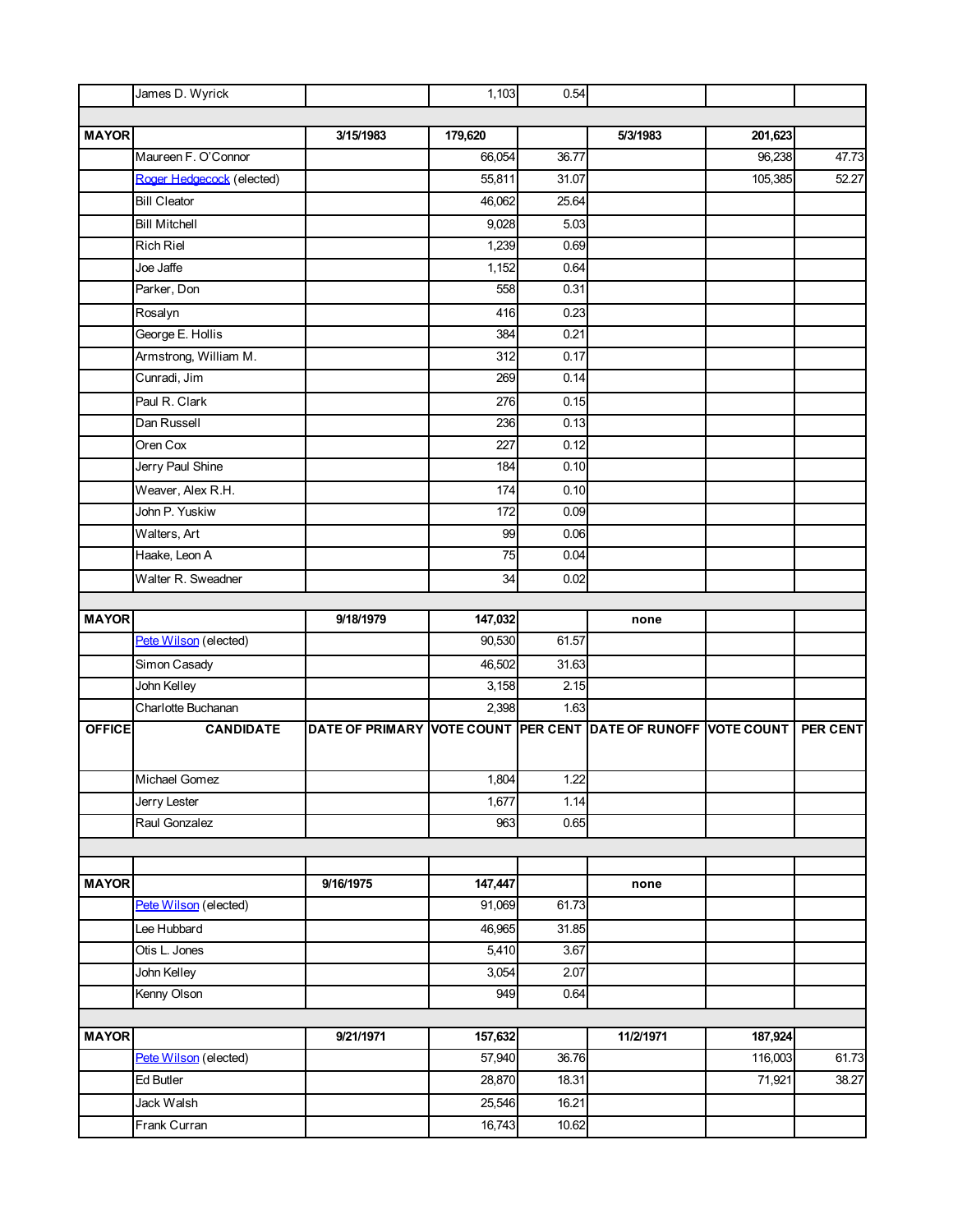|               | Dan Grady                     |                                                               | 7,776            | 4.93  |           |                  |          |
|---------------|-------------------------------|---------------------------------------------------------------|------------------|-------|-----------|------------------|----------|
|               | Tom Hom                       |                                                               | 7,106            | 4.51  |           |                  |          |
|               | Virginia W. Taylor            |                                                               | 6,125            | 3.89  |           |                  |          |
|               | <b>Gilbert Robledo</b>        |                                                               | 2,923            | 1.85  |           |                  |          |
|               | Alan Douglas Littlemore       |                                                               | 1,584            | 1.00  |           |                  |          |
|               | Mike Schaefer                 |                                                               | 1,540            | 0.98  |           |                  |          |
|               | Arthur G. Mannion             |                                                               | 425              | 0.27  |           |                  |          |
|               | William R. McKinley           |                                                               | 373              | 0.24  |           |                  |          |
|               | Don Marsh                     |                                                               | 341              | 0.22  |           |                  |          |
|               | Kenny Olson                   |                                                               | 340              | 0.21  |           |                  |          |
|               |                               |                                                               |                  |       |           |                  |          |
| <b>MAYOR</b>  |                               | 9/19/1967                                                     | 111,010          |       | 11/7/1967 | 143,827          |          |
|               | <b>Frank Curran (elected)</b> |                                                               | 52,355           | 47.16 |           | 96,597           | 67.16    |
|               | Allen Hitch                   |                                                               | 36,060           | 32.48 |           | 47,230           | 32.84    |
|               | John Clayton                  |                                                               | 11,299           | 10.18 |           |                  |          |
|               | Gerard A. Dougherty           |                                                               | 5,202            | 4.69  |           |                  |          |
|               | George Stahlman               |                                                               | 4,611            | 4.15  |           |                  |          |
|               | Lloyd W. Gough                |                                                               | 793              | 0.71  |           |                  |          |
|               | Tom Kane                      |                                                               | 690              | 0.62  |           |                  |          |
|               |                               |                                                               |                  |       |           |                  |          |
| <b>MAYOR</b>  |                               | 9/17/1963                                                     | 113,623          |       | 11/5/1963 | 152,418          |          |
|               | <b>Frank Curran</b> (elected) |                                                               | 25,480           | 22.43 |           | 96,898           | 63.57    |
|               | Murray D. Goodrich            |                                                               | 23,843           | 20.98 |           | 55,520           | 36.43    |
|               | David S. Casey                |                                                               | 23,178           | 20.40 |           |                  |          |
|               | Allen Hitch                   |                                                               | 20,145           | 17.73 |           |                  |          |
|               | Helen R. Cobb                 |                                                               | 7,662            | 6.74  |           |                  |          |
|               | Donald J. Hartley             |                                                               | 5,216            | 4.59  |           |                  |          |
|               | Gerard A. Dougherty           |                                                               | 3,841            | 3.38  |           |                  |          |
|               | Joseph Costa                  |                                                               | 1,832            | 1.61  |           |                  |          |
|               | Kenneth W. Olson              |                                                               | 930              | 0.82  |           |                  |          |
|               | William Matselboba Sr.        |                                                               | 564              | 0.50  |           |                  |          |
|               | John B. Schneider             |                                                               | 520              | 0.46  |           |                  |          |
|               | Juan Rivera Rosario           |                                                               | 412              | 0.36  |           |                  |          |
|               |                               |                                                               |                  |       |           |                  |          |
| <b>MAYOR</b>  |                               | 3/10/1959                                                     | 68,641           |       | none      |                  |          |
|               | <b>Charles Dail</b> (elected) |                                                               | 43,544           | 63.44 |           |                  |          |
|               | James W. Morgan               |                                                               | 12,314           | 17.94 |           |                  |          |
| <b>OFFICE</b> | <b>CANDIDATE</b>              | DATE OF PRIMARY VOTE COUNT PER CENT DATE OF RUNOFF VOTE COUNT |                  |       |           |                  | PER CENT |
|               |                               |                                                               |                  |       |           |                  |          |
|               | Gerard A. Dougherty           |                                                               | 4,935            | 7.19  |           |                  |          |
|               | Robert Lewis Stevenson        |                                                               | 3,553            | 5.18  |           |                  |          |
|               | Kent Parker                   |                                                               | 2,873            | 4.19  |           |                  |          |
|               | Juan Rivera Rosario           |                                                               | 1,422            | 2.07  |           |                  |          |
| <b>MAYOR</b>  |                               |                                                               |                  |       |           |                  |          |
|               | Charles C. Dail (elected)     | 3/8/1955                                                      | 73,882<br>29,097 | 39.38 | 4/19/1955 | 84,557<br>42,897 | 50.73    |
|               |                               |                                                               |                  |       |           |                  |          |
|               | Harry L. Foster               |                                                               | 20,286           | 27.46 |           | 41,660           | 49.27    |
|               | Jerome W. Rudrauff            |                                                               | 16,810           | 22.75 |           |                  |          |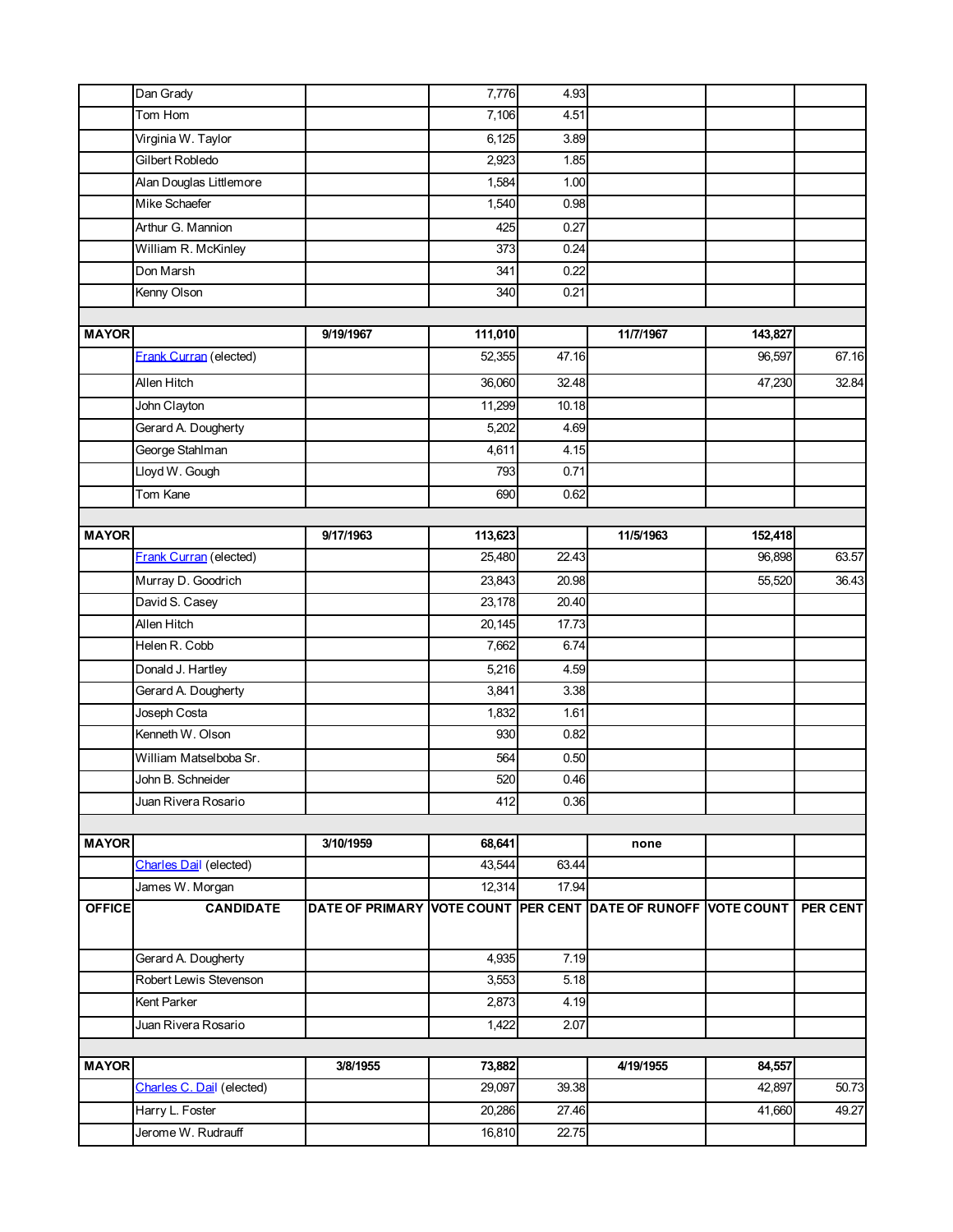|               | Robert L. Stevenson         |                                                               | 2,731     | 3.70  |           |        |                    |
|---------------|-----------------------------|---------------------------------------------------------------|-----------|-------|-----------|--------|--------------------|
|               | Gerard A. Dougherty         |                                                               | 1,396     | 1.89  |           |        |                    |
|               | Sol Blanc                   |                                                               | 1,357     | 1.84  |           |        |                    |
|               | Emilio P. Adams             |                                                               | 1,220     | 1.65  |           |        |                    |
|               | Richard L. Parsons          |                                                               | 985       | 1.33  |           |        |                    |
|               |                             |                                                               |           |       |           |        |                    |
| <b>MAYOR</b>  |                             | 3/13/1951                                                     | 68,517    |       | 4/17/1951 | 77,901 |                    |
|               | Gerald C. Crary             |                                                               | 22,959    | 33.51 |           | 31,501 | 40.44              |
|               | John D. Butler (elected)    |                                                               | 17,728    | 25.87 |           | 46,400 | 59.56              |
|               | Fred A. Rhodes              |                                                               | 15,918    | 23.23 |           |        |                    |
|               | Lilliam A. Johnson          |                                                               | 7,619     | 11.12 |           |        |                    |
|               | Hugh V. Knox                |                                                               | 2,045     | 2.98  |           |        |                    |
|               | Clifton L. Voorhies         |                                                               | 1,371     | 2.00  |           |        |                    |
|               | Edwin F. Murphy             |                                                               | 877       | 1.28  |           |        |                    |
|               |                             |                                                               |           |       |           |        |                    |
| <b>MAYOR</b>  |                             | 3/11/1947                                                     | 40,409    |       | none      |        |                    |
|               | Harley E. Knox (elected)    |                                                               | 27,432    | 67.89 |           |        |                    |
|               | Edgar F. Hastings           |                                                               | 8,134     | 20.13 |           |        |                    |
|               | Joseph G. Shea              |                                                               | 4,843     | 11.98 |           |        |                    |
| <b>MAYOR</b>  |                             | 3/9/1943                                                      | 34,887    |       | 4/20/1943 | 37,266 |                    |
|               | Harley E. Knox (elected)    |                                                               | 15,141    | 43.40 |           | 25,353 | 68.03              |
|               | James B. Abbey              |                                                               | 11,172    | 32.02 |           | 11,913 | 31.97              |
|               | Fred W. Simpson             |                                                               | 6,779     | 19.43 |           |        |                    |
|               | Albert E. Flowers           |                                                               | 1,795     | 5.15  |           |        |                    |
|               |                             |                                                               |           |       |           |        |                    |
|               | <b>MAYOR</b> Howard B. Bard | 1942-43                                                       | Appointed |       |           |        |                    |
|               |                             |                                                               |           |       |           |        |                    |
| <b>MAYOR</b>  |                             | 3/28/1939                                                     | 39,836    |       | 4/25/1939 | 41,309 |                    |
|               | Percy J. Benbough (elected) |                                                               | 22,652    | 57.86 |           | 32,196 | 77.94              |
|               | Jacob Weinberger            |                                                               | 9,707     | 24.37 |           | 9,113  | $\overline{22.06}$ |
|               | Magner White                |                                                               | 4,236     | 10.63 |           |        |                    |
|               | Claude Chandler             |                                                               | 3,241     | 8.14  |           |        |                    |
|               |                             |                                                               |           |       |           |        |                    |
| <b>MAYOR</b>  |                             | 3/26/1935                                                     | 35,939    |       | 4/23/1935 | 40,805 |                    |
|               | Percy J. Benbough (elected) |                                                               | 12,443    | 34.62 |           | 22,190 | 54.38              |
|               | A. Ray Jr. Sauer            |                                                               | 7,349     | 20.45 |           | 18,615 | 45.62              |
|               | Harry C. Steinmetz          |                                                               | 4,470     | 12.44 |           |        |                    |
|               | Wm. E. Harper               |                                                               | 3,875     | 10.78 |           |        |                    |
|               | Henry B. Cramer             |                                                               | 3,629     | 10.10 |           |        |                    |
|               | Le Roy E. Goodbody          |                                                               | 3,161     | 8.80  |           |        |                    |
|               | Daniel M. Denton            |                                                               | 444       | 1.24  |           |        |                    |
|               | C. Leon De Aryan            |                                                               | 339       | 0.94  |           |        |                    |
| <b>OFFICE</b> | <b>CANDIDATE</b>            | DATE OF PRIMARY VOTE COUNT PER CENT DATE OF RUNOFF VOTE COUNT |           |       |           |        | PER CENT           |
|               | Rufus S. Hendon             |                                                               | 229       | 0.64  |           |        |                    |
|               |                             |                                                               |           |       |           |        |                    |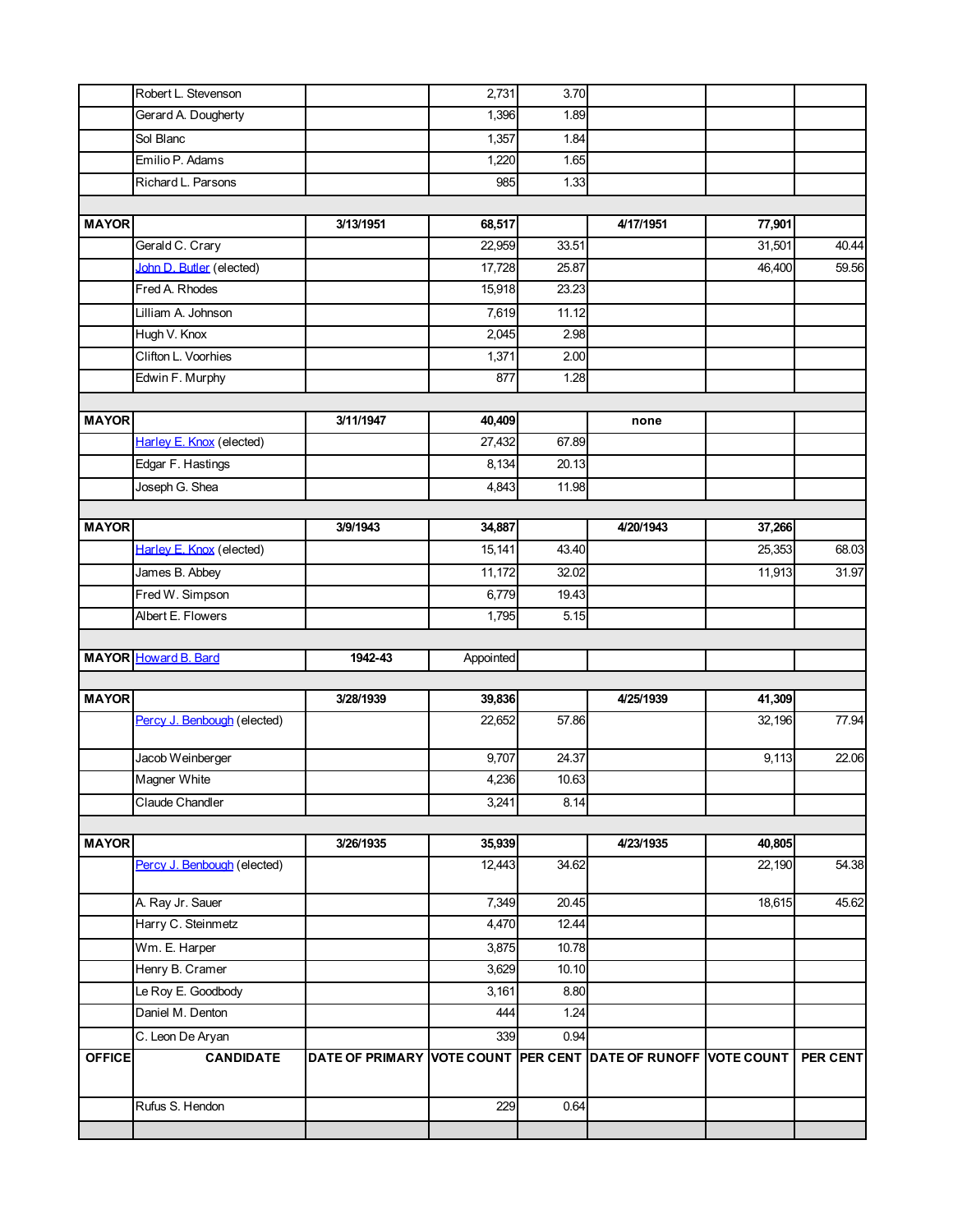|              | <b>MAYOR</b> Rutherford B. Irones | 1934-1935 | Appointed      |                   |                        |        |        |
|--------------|-----------------------------------|-----------|----------------|-------------------|------------------------|--------|--------|
|              |                                   |           |                |                   |                        |        |        |
|              |                                   |           |                |                   |                        |        |        |
| <b>MAYOR</b> |                                   | 3/22/1932 | 35,589         |                   | 4/26/1932              | 34,174 |        |
|              | John F. Forward. Jr. (elected)    |           | 16,726         | 47.00             |                        | 27,958 | 81.81  |
|              | Wm E. Harper                      |           | 7,425          | 20.86             |                        | 6,216  | 18.19  |
|              | James V. Alexander                |           | 6,713          | 18.86             |                        |        |        |
|              | David L. Rosco                    |           | 4,525          | 12.71             |                        |        |        |
|              | Flemmer Adams                     |           | 200            | 0.56              |                        |        |        |
|              | C. Leon De Aryan                  |           |                |                   |                        |        |        |
|              | Francis Von Hassler               |           | $\overline{a}$ |                   |                        |        |        |
| <b>MAYOR</b> |                                   | 3/24/1931 | 25,687         |                   | 4/7/1931               | 31,767 |        |
|              | Walter W. Austin (elected)        |           | 11,167         | 43.47             |                        | 23,178 | 72.96  |
|              | Harry C. Clark                    |           | 5,748          | 22.38             |                        | 8,589  | 27.04  |
|              | Flemmer Adams                     |           | 95             | 0.04              |                        |        |        |
|              | Bryant H. Howard                  |           | 439            | 1.71              |                        |        |        |
|              | William I. Kinsley                |           | 103            | 0.40              |                        |        |        |
|              | George S. Parker                  |           | 5,449          | 21.21             |                        |        |        |
|              | David L. Rosco                    |           | 2,470          | 9.62              |                        |        |        |
|              | Samuel Rose                       |           | 216            | 0.84              |                        |        |        |
|              |                                   |           |                |                   |                        |        |        |
| <b>MAYOR</b> |                                   | 3/19/1929 | 26,688         |                   | 4/2/1929               | 23,378 |        |
|              | Harry C. Clark (elected)          |           | 15,713         | 58.88             |                        | 23,328 | 99.79  |
|              | William I. Kinsley                |           | 445            |                   | 1.67 (scattered votes) | 50     | 0.21   |
|              | Patrick F. O'Rourke               |           | 7,357          | 27.57             |                        |        |        |
|              | Ella S. Robbins                   |           | 1,104          | 4.14              |                        |        |        |
|              | Ozro D. Thomas                    |           | 2,069          | 7.75              |                        |        |        |
|              |                                   |           |                |                   |                        |        |        |
| <b>MAYOR</b> |                                   | 3/22/1927 | 26,314         |                   | 4/5/1927               | 27,983 |        |
|              | Harry C. Clark (elected)          |           | 7,933          | 30.15             |                        | 17,147 | 61.28  |
|              | Percy J. Benbough                 |           | 4,469          | 16.98             |                        | 10.836 | 38.72  |
|              | Claude L. Chambers                |           | 3,647          | 13.86             |                        |        |        |
|              | Edgar F. Hastings                 |           | 2,992          | 11.37             |                        |        |        |
|              | Oriel C. Jones                    |           | 19             | 0.07              |                        |        |        |
|              | William I. Kinsley                |           | 80             | 0.30              |                        |        |        |
|              | Alfred L. Lee                     |           | 313            | 0.12              |                        |        |        |
|              | George L. Mayne                   |           | 4,197          | 15.95             |                        |        |        |
|              | Byron J. Walters                  |           | 2,664          | 10.12             |                        |        |        |
| <b>MAYOR</b> |                                   | 3/24/1925 | 23,189         |                   | 4/7/1925               | 18,801 |        |
|              | John L. Bacon (elected)           |           | 11,653         | 50.25             |                        | 18,801 | 100.00 |
|              | Fred A. Heilbron                  |           | 6,056          | 26.12             |                        |        |        |
|              | William L. Kinsley                |           |                |                   |                        |        |        |
|              | George L. Mayne                   |           | 235<br>4,901   | 1.01<br>21.14     |                        |        |        |
|              | Marcus W. Robbins                 |           | 344            | $\overline{1.48}$ |                        |        |        |
|              |                                   |           |                |                   |                        |        |        |
| <b>MAYOR</b> |                                   | 3/20/1923 | 16,515         |                   | 4/3/1923               | 9,307  |        |
|              |                                   |           |                |                   |                        |        |        |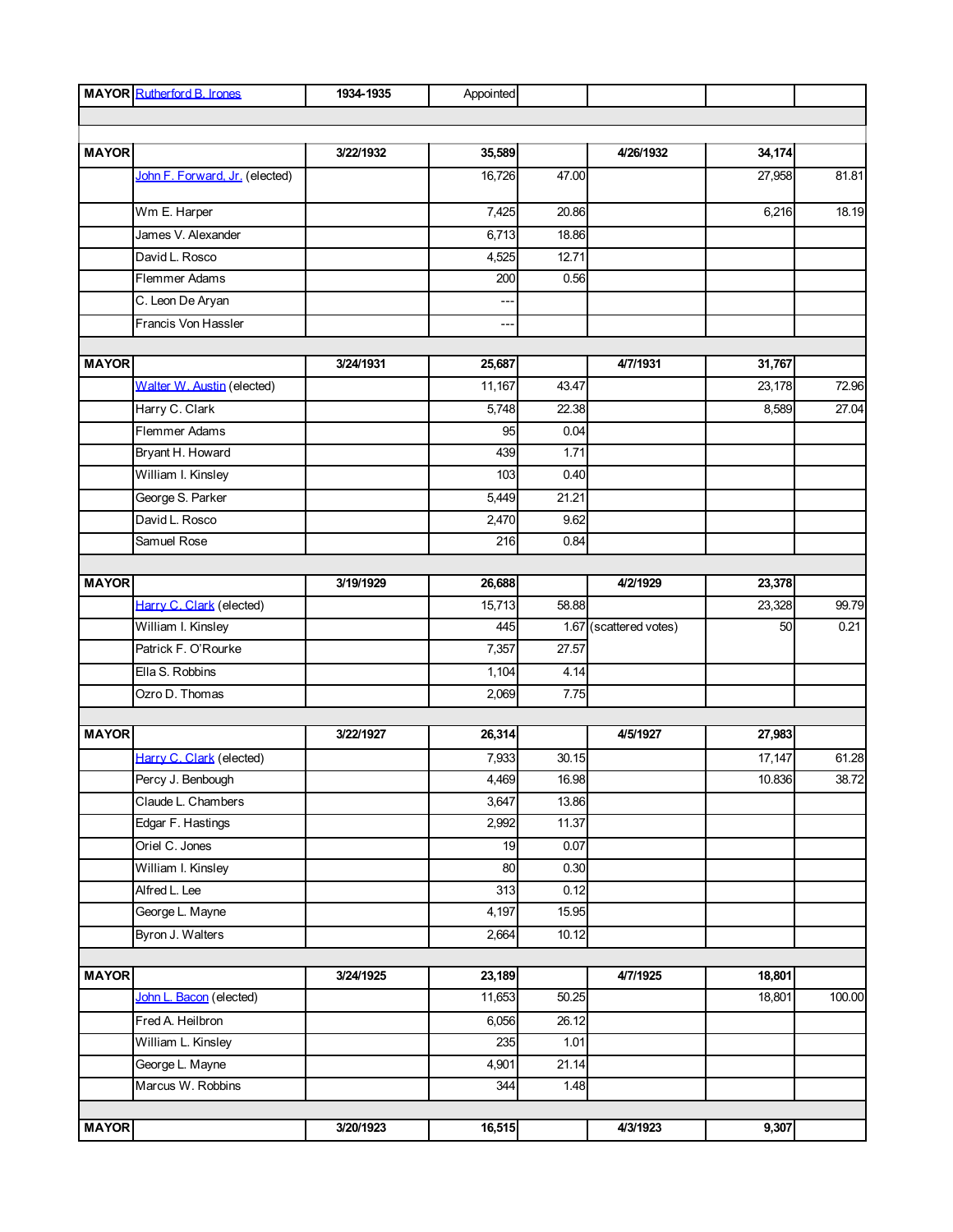|               | John L. Bacon (elected)                   |                                                               | 9,848       | 59.63         |          | 9,307  | 100.00             |
|---------------|-------------------------------------------|---------------------------------------------------------------|-------------|---------------|----------|--------|--------------------|
|               | Oriel C. Jones                            |                                                               | 43          | 2.60          |          |        |                    |
|               | William I. Kinsley                        |                                                               | 109         | 0.66          |          |        |                    |
| <b>OFFICE</b> | <b>CANDIDATE</b>                          | DATE OF PRIMARY VOTE COUNT PER CENT DATE OF RUNOFF VOTE COUNT |             |               |          |        | PER CENT           |
|               | Charles E. Rinehart                       |                                                               | 5,935       | 35.94         |          |        |                    |
|               | Willis H. P. Shelton                      |                                                               | 580         | 3.51          |          |        |                    |
|               |                                           |                                                               |             |               |          |        |                    |
| <b>MAYOR</b>  |                                           | 3/22/1921                                                     | 13,644      |               | 4/5/1921 | 16,522 |                    |
|               | John L. Bacon (elected)                   |                                                               | 4,744       | 34.77         |          | 8,302  | 50.25              |
|               | James E. Wadham                           |                                                               | 5,040       | 36.94         |          | 8,220  | 49.75              |
|               | Charles A. Allen                          |                                                               | 351         | 2.57          |          |        |                    |
|               | Ludwig S. Gerlough                        |                                                               | 310         | 2.27          |          |        |                    |
|               | Frank H. Heskett                          |                                                               | 2,214       | 16.23         |          |        |                    |
|               | William I. Kinsley                        |                                                               | 55          | 0.49          |          |        |                    |
|               | Lewis R. Kirby                            |                                                               | 896         | 6.57          |          |        |                    |
|               | Alfred L. Lee                             |                                                               | 34          | 0.25          |          |        |                    |
|               |                                           |                                                               |             |               |          |        |                    |
| <b>MAYOR</b>  |                                           | 3/25/1919                                                     | 15,271      |               | 4/8/1919 | 17,412 |                    |
|               | Louis J. Wilde (elected)                  |                                                               | 6,793       | 44.47         |          | 9,724  | 55.85              |
|               | A. P. Johnson Jr.                         |                                                               | 4,139       | 27.09         |          | 7,688  | 44.15              |
|               | <b>Grant Conard</b>                       |                                                               | 1,350       | 8.84          |          |        |                    |
|               | Herbert R. Fay                            |                                                               | 1,369       | 8.96          |          |        |                    |
|               | John A. Gillons                           |                                                               | 1,068       | 6.99          |          |        |                    |
|               | I. I. Irwin                               |                                                               | 558         | 3.65          |          |        |                    |
|               |                                           |                                                               |             |               |          |        |                    |
| <b>MAYOR</b>  |                                           | 3/20/1917                                                     | 18,528      |               | 4/3/1917 | 22,147 |                    |
|               | Louis J. Wilde (elected)                  |                                                               | 8,728       | 47.11         |          | 12,901 | $\overline{58.25}$ |
|               | George W. Marston                         |                                                               | 7,502       | 40.49         |          | 9,246  | 41.75              |
|               | Charles H. Bartholomew                    |                                                               | 2,297       | 12.40         |          |        |                    |
| <b>MAYOR</b>  |                                           | 3/23/1915                                                     | 15,513      |               | 4/6/1915 | 19,017 |                    |
|               | Edwin M. Capps (elected)                  |                                                               | 4,963       | 31.99         |          | 10,733 | 56.44              |
|               | John S. Ackerman                          |                                                               | 6,512       | 41.98         |          | 8,284  | 43.56              |
|               |                                           |                                                               |             |               |          |        |                    |
|               | Robert J. W. McNair<br>Charles F. O'Neall |                                                               | 67<br>3,563 | 0.43<br>22.97 |          |        |                    |
|               | Andrew J. Swanson                         |                                                               | 408         | 2.63          |          |        |                    |
|               |                                           |                                                               |             |               |          |        |                    |
|               |                                           |                                                               |             |               |          |        |                    |
| <b>MAYOR</b>  |                                           | 3/25/1913                                                     | 13,744      |               | 4/8/1913 | 15,209 |                    |
|               | Charles F. O'Neall (elected)              |                                                               | 6,863       | 49.93         |          | 7,943  | 52.23              |
|               | George W. Marston                         |                                                               | 4,824       | 35.10         |          | 7,266  | 47.77              |
|               | Jacob Beckel                              |                                                               | 2,057       | 14.97         |          |        |                    |
|               |                                           |                                                               |             |               |          |        |                    |
| <b>MAYOR</b>  |                                           | 3/21/1911                                                     | 4,760       |               | 4/4/1911 | 5,790  |                    |
|               | James E. Wadham (elected)                 |                                                               | 2,426       | 50.97         |          | 2,618  | 45.22              |
|               | Grant Conard                              |                                                               | 1,472       | 30.92         |          | 3,772  | 54.78              |
|               | G.W. Miner                                |                                                               | 862         | 18.11         |          |        |                    |
|               |                                           |                                                               |             |               |          |        |                    |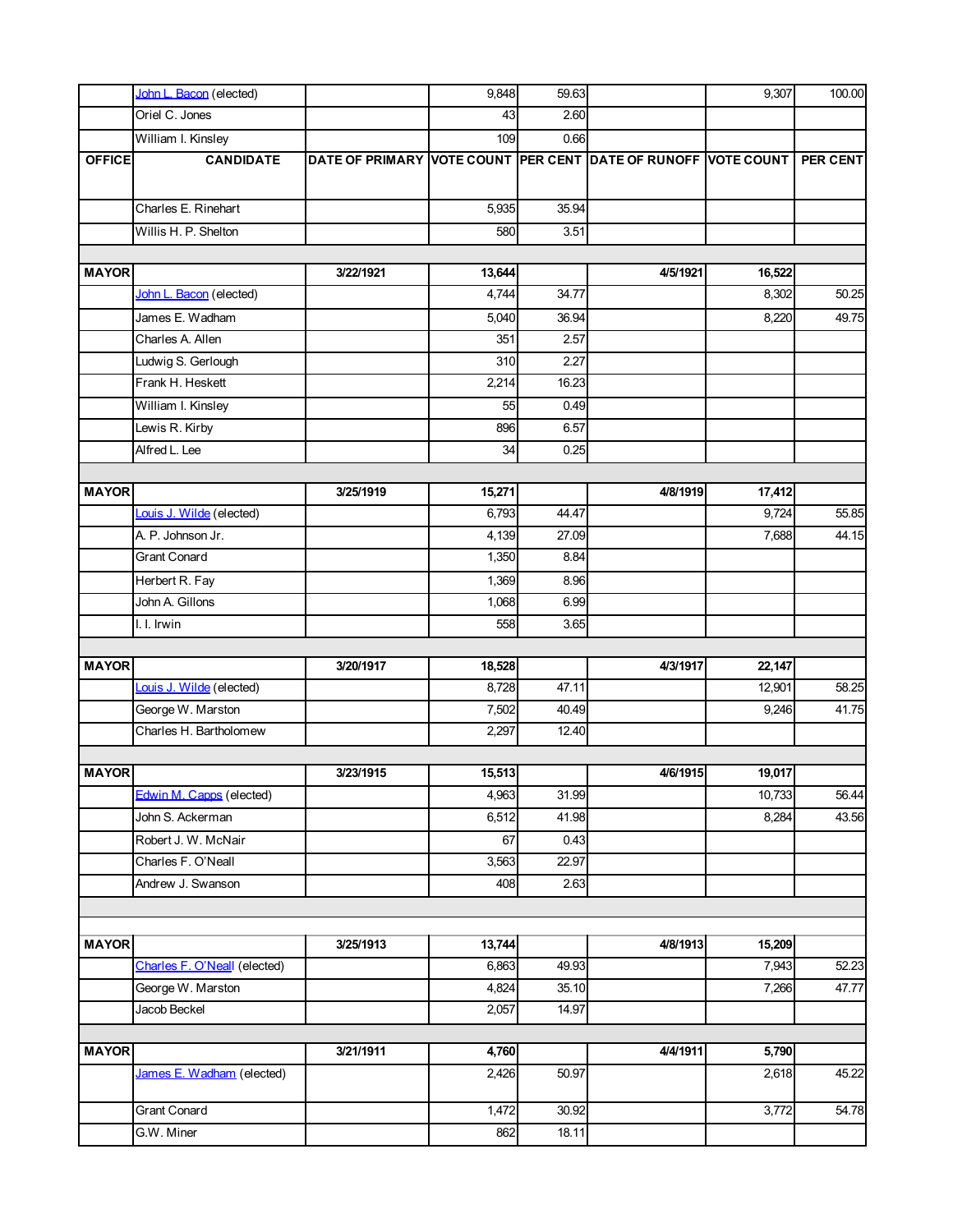| <b>MAYOR</b>  |                               | 3/23/1909                                                     | 5,827 |       | 4/6/1909 | 6,764                   |          |
|---------------|-------------------------------|---------------------------------------------------------------|-------|-------|----------|-------------------------|----------|
|               | <b>Grant Conard (elected)</b> |                                                               | 2,265 | 38.87 |          | 3,606                   | 53.31    |
|               | John F. Forward               |                                                               | 2,356 | 40.43 |          | 3,158                   | 46.69    |
|               | W. J. Kirkwood                |                                                               | 1,206 | 20.70 |          |                         |          |
|               |                               |                                                               |       |       |          |                         |          |
| <b>MAYOR</b>  |                               |                                                               |       |       | 4/2/1907 | 4,303                   |          |
|               | John F. Forward (elected)     |                                                               |       |       |          | 1,693                   | 39.34    |
|               | <b>Grant Conard</b>           |                                                               |       |       |          | 1,378                   | 32.02    |
|               | Richard V. Dodge              |                                                               |       |       |          | 1,030                   | 23.94    |
| <b>OFFICE</b> | <b>CANDIDATE</b>              | DATE OF PRIMARY VOTE COUNT PER CENT DATE OF RUNOFF VOTE COUNT |       |       |          |                         | PER CENT |
|               |                               |                                                               |       |       |          |                         |          |
|               | George A. Garrett             |                                                               |       |       |          | 202                     | 4.69     |
|               |                               |                                                               |       |       |          |                         |          |
| <b>MAYOR</b>  |                               |                                                               |       |       | 4/4/1905 | 3,832                   |          |
|               | John L. Sehon (elected)       |                                                               |       |       |          | 2,018                   | 52.66    |
|               | Dan F. Jones                  |                                                               |       |       |          | 1,376                   | 35.91    |
|               | W. J. Kirkwood                |                                                               |       |       |          | 438                     | 11.28    |
|               |                               |                                                               |       |       |          |                         |          |
| <b>MAYOR</b>  |                               |                                                               |       |       | 4/7/1903 | 3,000                   |          |
|               | Frank P. Frary (elected)      |                                                               |       |       |          | 1,469                   | 48.97    |
|               | James E. Wadham               |                                                               |       |       |          | 1,312                   | 43.73    |
|               | Frank Simpson                 |                                                               |       |       |          | 219                     | 7.30     |
|               |                               |                                                               |       |       |          |                         |          |
| <b>MAYOR</b>  |                               |                                                               |       |       | 4/2/1901 | 2,831                   |          |
|               | Frank P. Frary (elected)      |                                                               |       |       |          | 1,674                   | 59.13    |
|               | Patterson Sprigg              |                                                               |       |       |          | 1,000                   | 35.32    |
|               | Frank Simpson                 |                                                               |       |       |          | 157                     | 5.55     |
|               |                               |                                                               |       |       |          |                         |          |
| <b>MAYOR</b>  |                               |                                                               |       |       | 4/4/1899 |                         |          |
|               | Edwin M. Capps (elected)      |                                                               |       |       |          | N/A                     |          |
|               | John A. Helphingstine         |                                                               |       |       |          | $\mathsf{N}/\mathsf{A}$ |          |
|               | D.C. Reed                     |                                                               |       |       |          | N/A                     |          |
|               |                               |                                                               |       |       |          |                         |          |
| <b>MAYOR</b>  |                               |                                                               |       |       | 4/6/1897 | 3,564                   |          |
|               | D.C. Reed (elected)           |                                                               |       |       |          | 1,400                   | 39.28    |
|               | Joseph S. Bachman             |                                                               |       |       |          | 19                      | 0.53     |
|               | William H. Carlson            |                                                               |       |       |          | 623                     | 17.48    |
|               | George D. Copeland            |                                                               |       |       |          | 10                      | 0.28     |
|               | C.F. Holland                  |                                                               |       |       |          | 933                     | 26.18    |
|               | Abram C. Mouser               |                                                               |       |       |          | 328                     | 9.20     |
|               | Henry Sweeney                 |                                                               |       |       |          | 251                     | 7.04     |
|               |                               |                                                               |       |       |          |                         |          |
| <b>MAYOR</b>  |                               |                                                               |       |       | 4/2/1895 | 3,213                   |          |
|               | William H. Carlson (elected)  |                                                               |       |       |          | 1,090                   | 33.92    |
|               | Daniel Stone                  |                                                               |       |       |          | 1,015                   | 31.59    |
|               | W.A. Sloane                   |                                                               |       |       |          | 580                     | 18.05    |
|               | Charles S. Hamilton           |                                                               |       |       |          | 528                     | 16.43    |